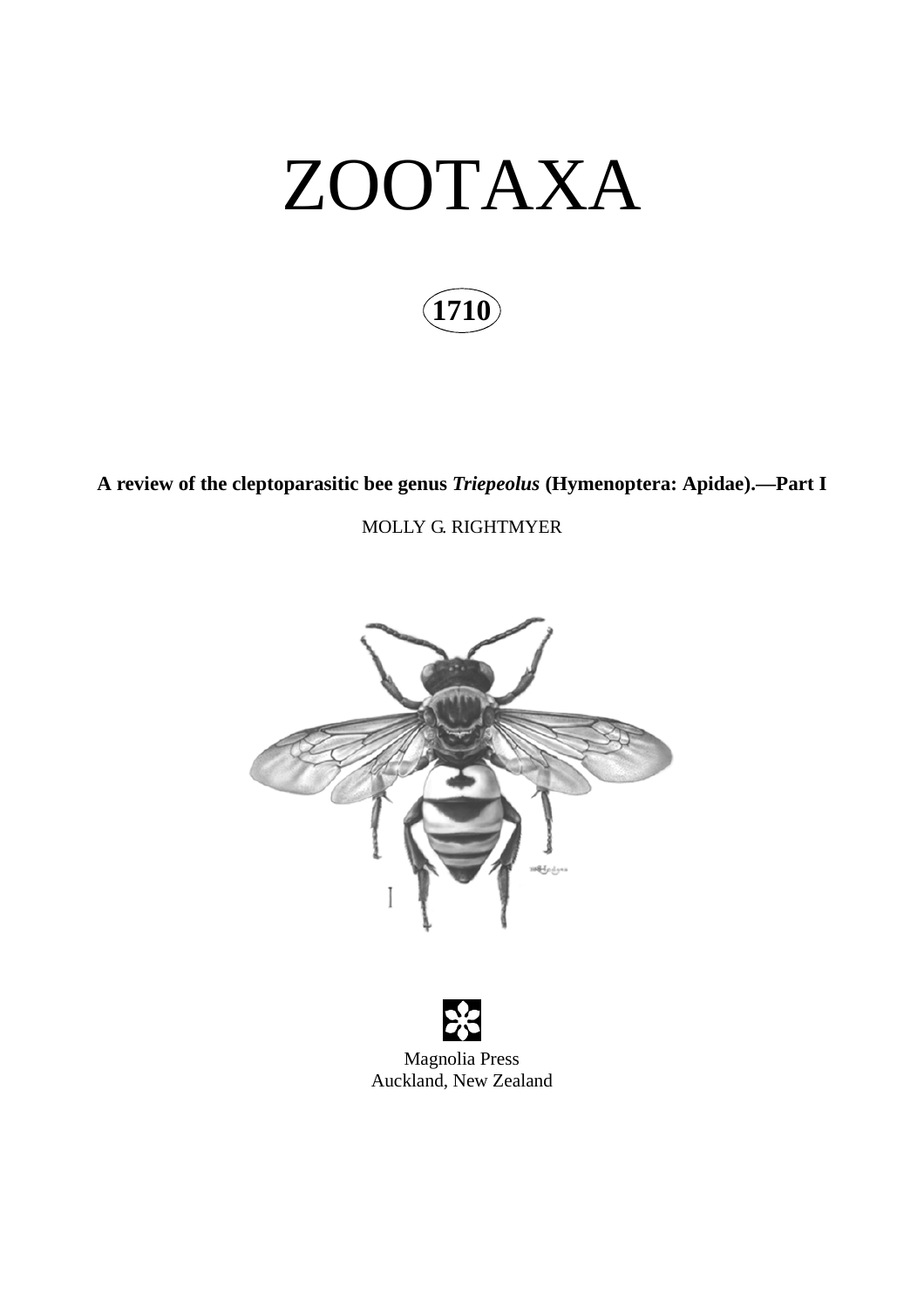#### MOLLY G. RIGHTMYER

**A review of the cleptoparasitic bee genus** *Triepeolus* **(Hymenoptera: Apidae).—Part I** (*Zootaxa* 1710) 170 pp.; 30 cm. 22 Feb. 2008 ISBN 978-1-86977-191-1 (paperback) ISBN 978-1-86977-192-8 (Online edition)

FIRST PUBLISHED IN 2008 BY Magnolia Press P.O. Box 41-383 Auckland 1346 New Zealand e-mail: zootaxa@mapress.com http://www.mapress.com/zootaxa/

© 2008 Magnolia Press

All rights reserved.

No part of this publication may be reproduced, stored, transmitted or disseminated, in any form, or by any means, without prior written permission from the publisher, to whom all requests to reproduce copyright material should be directed in writing.

This authorization does not extend to any other kind of copying, by any means, in any form, and for any purpose other than private research use.

ISSN 1175-5326 (Print edition) ISSN 1175-5334 (Online edition)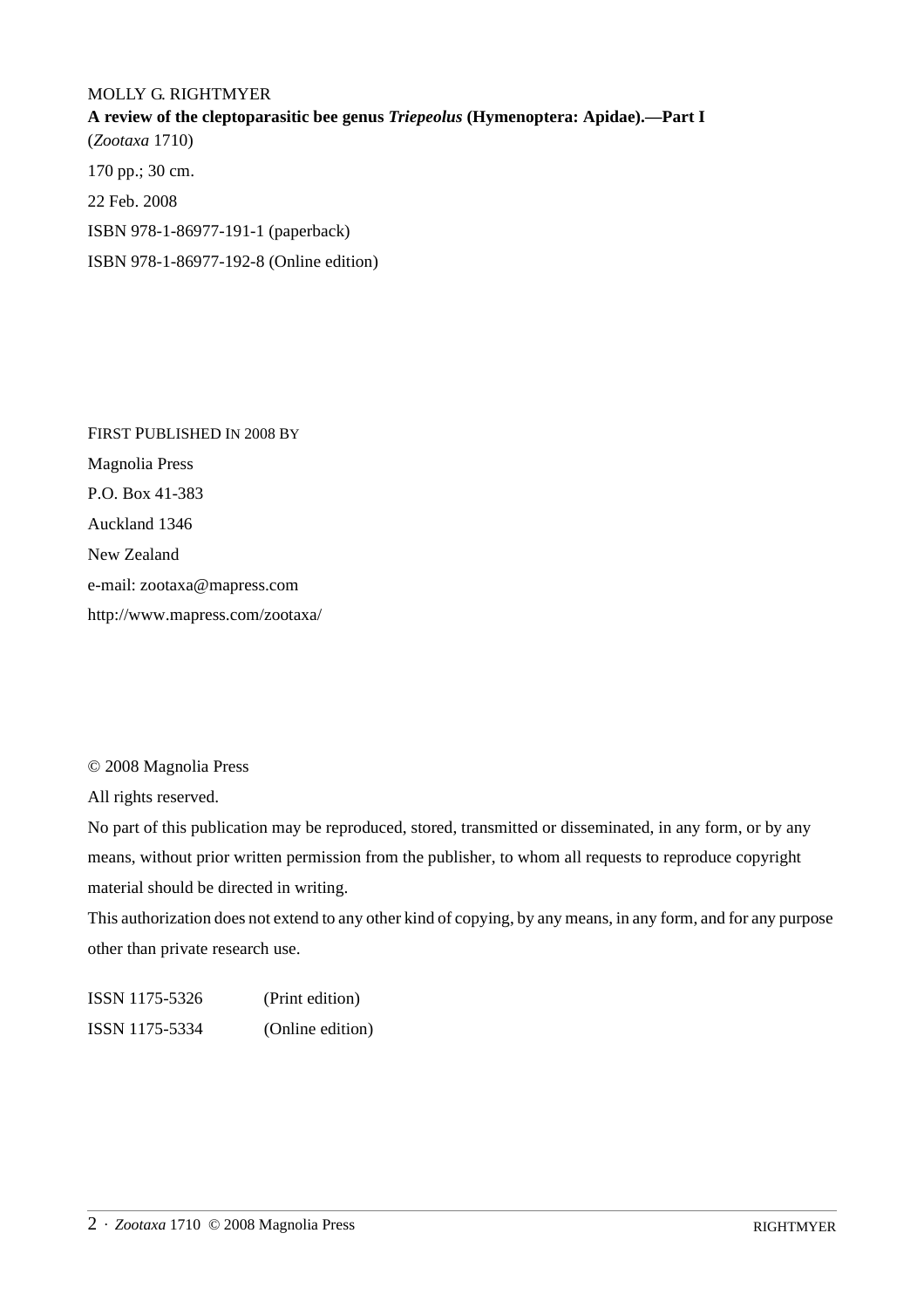Copyright © 2008 · Magnolia Press



# **A review of the cleptoparasitic bee genus** *Triepeolus* **(Hymenoptera: Apidae).— Part I**

#### MOLLY G. RIGHTMYER

*Department of Entomology, MRC 188, P. O. Box 37012, National Museum of Natural History, Smithsonian Institution, Washington, D.C. 20013-7012 USA rightmyerm@si.edu*

### **Table of contents**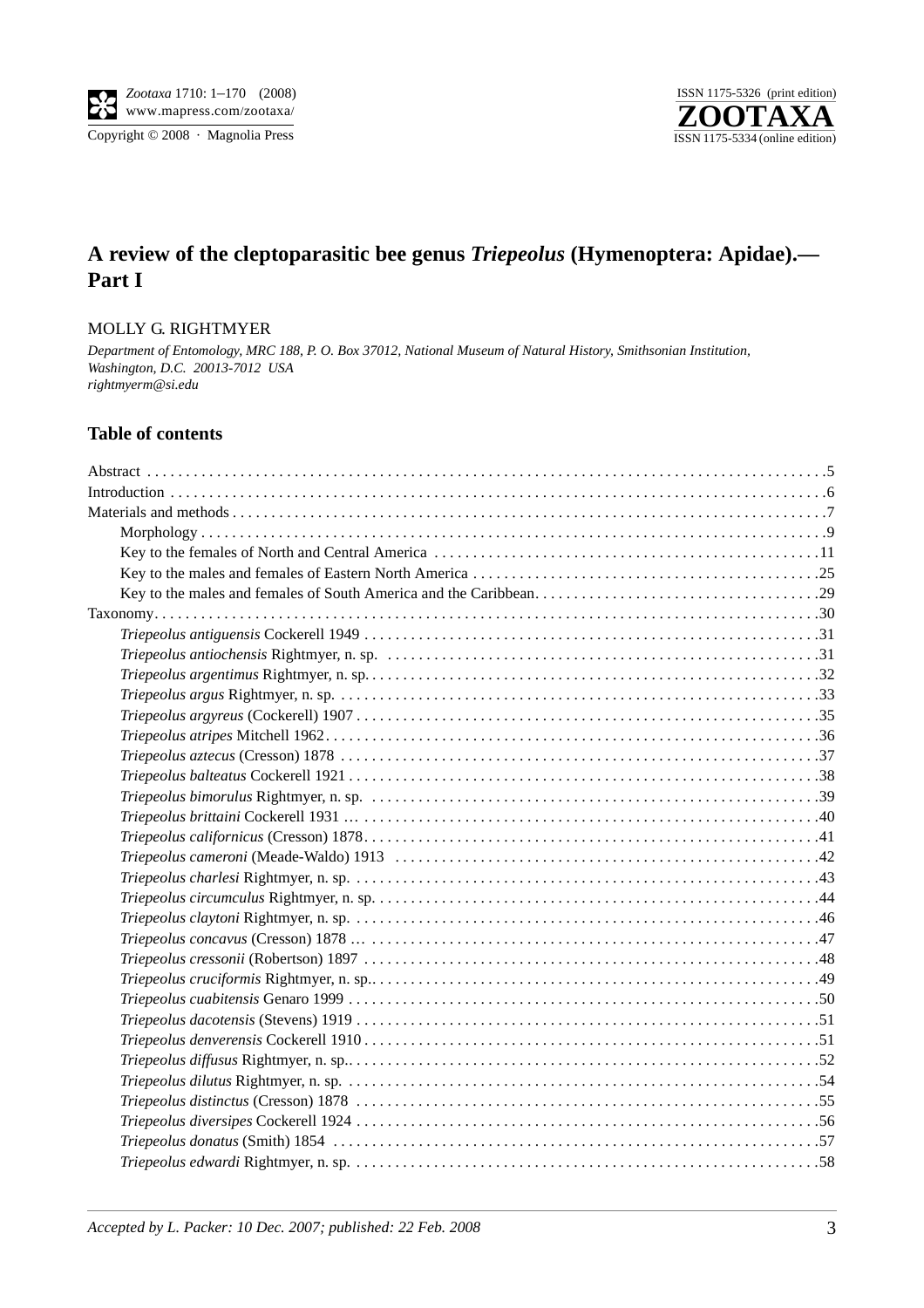| Triepeolus melanarius Rightmyer, n. sp. (a) material content content of the set of the set of the set of the s |  |
|----------------------------------------------------------------------------------------------------------------|--|
|                                                                                                                |  |
|                                                                                                                |  |
|                                                                                                                |  |
|                                                                                                                |  |
|                                                                                                                |  |
|                                                                                                                |  |
|                                                                                                                |  |
|                                                                                                                |  |
|                                                                                                                |  |
|                                                                                                                |  |
|                                                                                                                |  |
|                                                                                                                |  |
|                                                                                                                |  |
|                                                                                                                |  |
|                                                                                                                |  |
|                                                                                                                |  |
|                                                                                                                |  |
|                                                                                                                |  |
|                                                                                                                |  |
|                                                                                                                |  |
|                                                                                                                |  |
|                                                                                                                |  |
|                                                                                                                |  |
|                                                                                                                |  |
|                                                                                                                |  |
|                                                                                                                |  |
|                                                                                                                |  |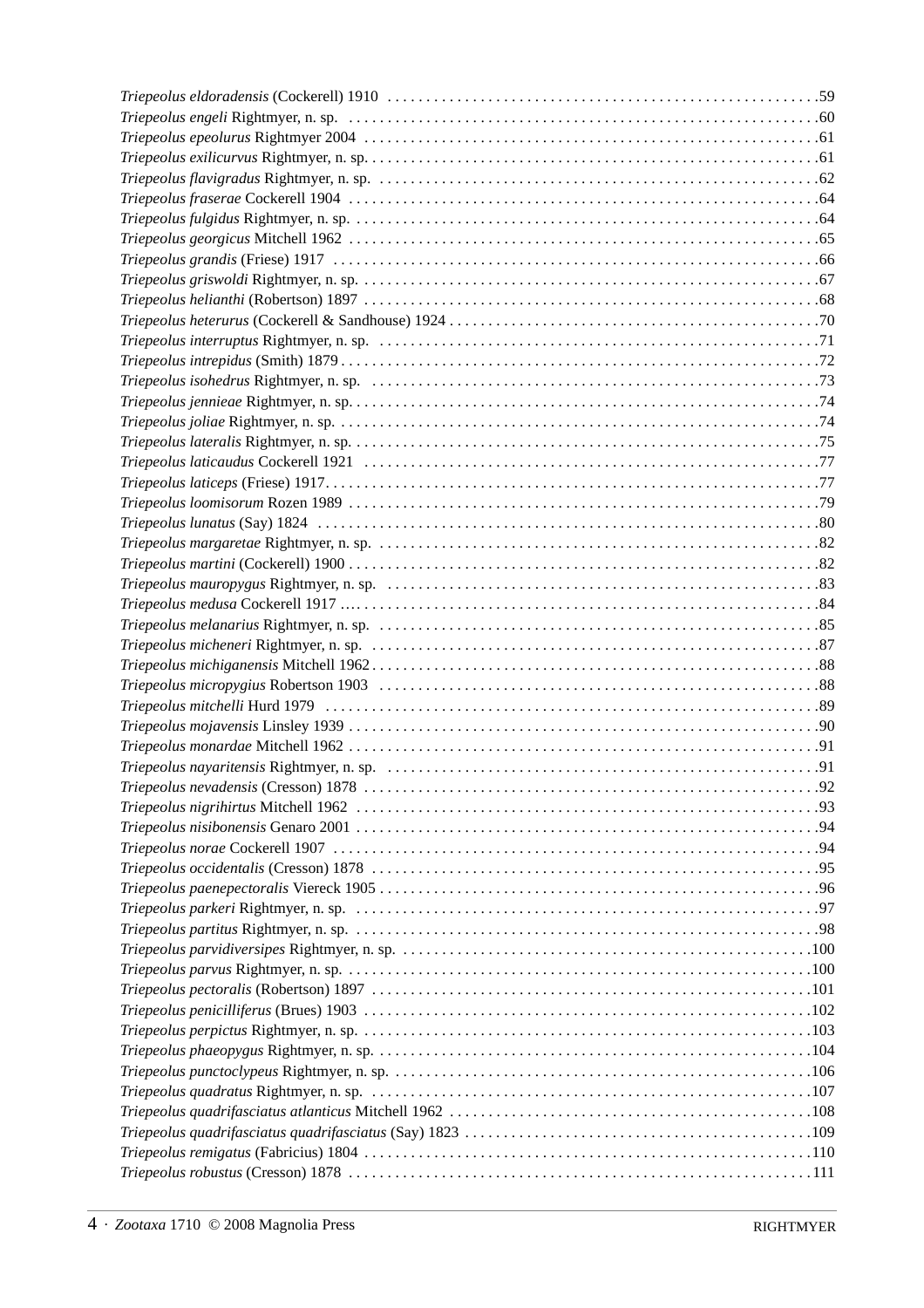## **Abstract**

The cleptoparasitic bee genus *Triepeolus* is a widespread, species-rich group that has never been revised throughout its geographic range. Herein I review 103 species of *Triepeolus*, including all but those that belong to the newly defined *Triepeolus verbesinae* and *Triepeolus simplex* species groups (these will be the topic of a subsequent paper). I present three keys to the species, which together cover the genus throughout its range in the New World; the keys are to the females of North and Central America, the males and females from Eastern North America, and the males and females from South America and the Caribbean. I propose the following 37 new species: *Triepeolus antiochensis*, *T*. *argentimus*, T. argus, T. bimorulus, T. charlesi, T. circumculus, T. claytoni, T. cruciformis, T. diffusus, T. dilutus, T. edwardi, T. engeli, T. exilicurvus, T. flavigradus, T. fulgidus, T. griswoldi, T. interruptus, T. isohedrus, T. jennieae, T. joliae, T. lateralis, T. margaretae, T. mauropygus, T. melanarius, T. micheneri, T. nayaritensis, T. parkeri, T. partitus, T. parvidiversipes, T. parvus, T. perpictus, T. phaeopygus, T. punctoclypeus, T. quadratus, T. simulatus, T. vernus, and T. warriti, and propose the new combinations *Triepeolus laticeps* (Friese), *Triepeolus tepanecus* (Cresson) and *Triepeolus zacatecus* (Cresson). I newly synonymize 45 of the 169 previously proposed *Triepeolus* names, for a total of 51 synonymies: *T*. *alachuensis* Mitchell under *T*. *rufithorax* Graenicher; *Epeolus albopictus* Cockerell, *E*. *costaricensis* Friese, and *E*. *flavocinctus* Friese under *T*. *aztecus* (Cresson); *T*. *alpestris* Cockerell, *T*. *amandus* Cockerell, and *T*. *vandykei* Cockerell and Sandhouse under *T*. *paenepectoralis* Viereck; *E*. *bardus* Cresson, *T*. *mesillae* Cockerell, and *T*. *pimarum* Cockerell under *T*. *distinctus* (Cresson); *T*. *brunneus* Cockerell under *T*. *balteatus* Cockerell; *T*. *charlottensis* Mitchell under *T*. *brittaini* Cockerell; *T*. *cirsianus* Mitchell under *T*. *donatus* (Smith); *T*. *concinnus* Cockerell under *T*. *townsendi* Cockerell; *T*. *coquilletti* Cockerell, *T*. *helianthi arizonensis* Cockerell, *T*. *helianthi pacificus* Cockerell, *T*. *lineatulus* Cockerell and Sandhouse, and *T*. *maculiventris* Cockerell under *T*. *helianthi* (Robertson); *T*. *dichropus* Cockerell, *T*. *eldredi* Cockerell, *T*. *helianthi grandior* Cockerell, *T*. *pallidiventris* Cockerell and Sandhouse, *T*. *rectangularis* Cockerell, and *T*. *wyomingensis* Cockerell under *T*. *texanus* (Cresson); *T*. *digueti* Cockerell and *E*. *nobilis* Friese under *T*. *intrepidus* (Smith); *T*. *floridanus* Mitchell